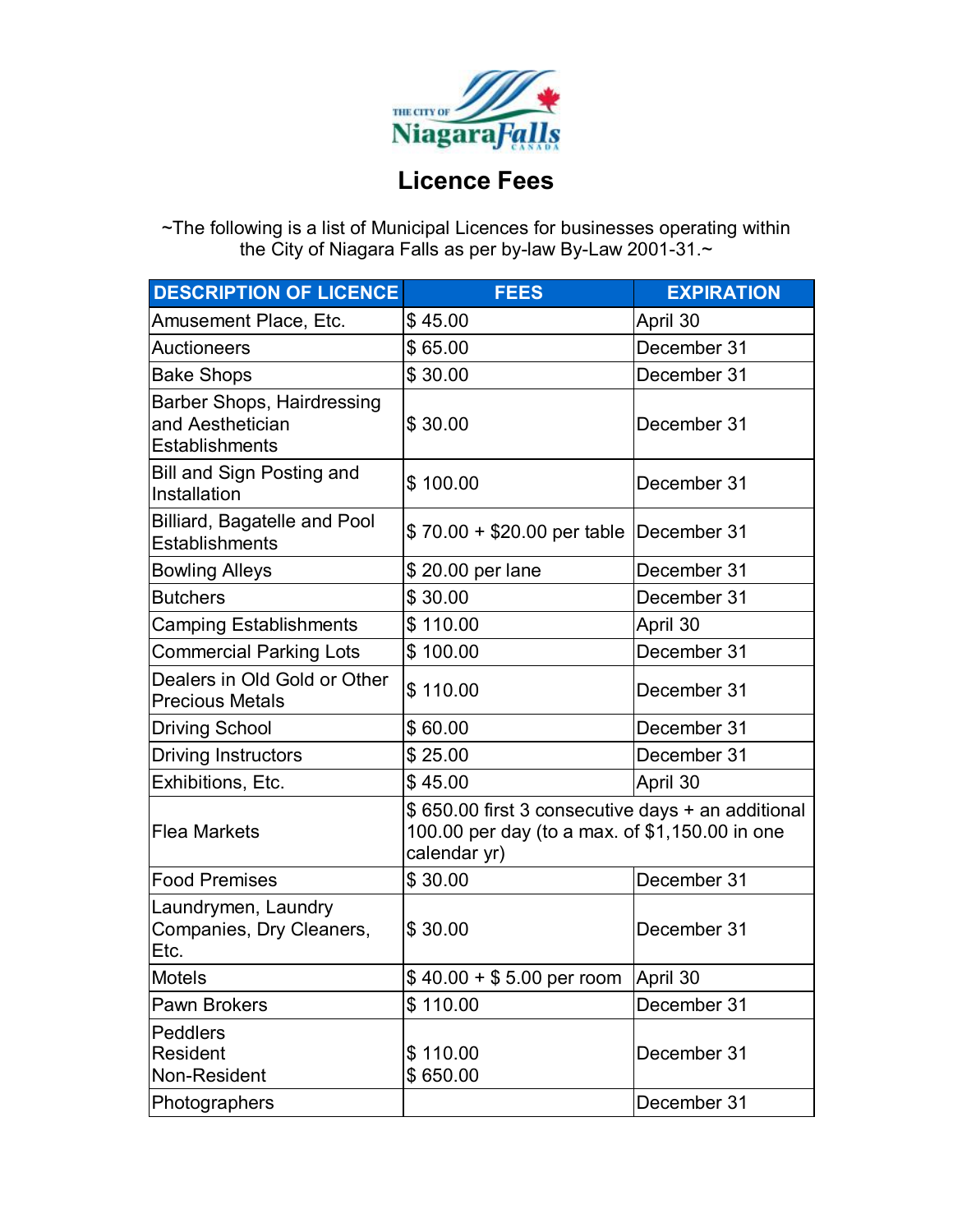| <b>DESCRIPTION OF LICENCE</b>                                                                                                                         | <b>FEES</b>                                                                                                                                                                                                          | <b>EXPIRATION</b> |
|-------------------------------------------------------------------------------------------------------------------------------------------------------|----------------------------------------------------------------------------------------------------------------------------------------------------------------------------------------------------------------------|-------------------|
| Resident<br>Non-Resident                                                                                                                              | \$65.00<br>\$140.00                                                                                                                                                                                                  |                   |
| Public Garages, Automobile<br><b>Service Stations</b><br>Garages<br><b>Auto Service Stations</b>                                                      | \$30.00<br>\$30.00                                                                                                                                                                                                   | December 31       |
| <b>Public Halls</b><br>Grade I - Capacity 1,000 +<br>Grade II - Capacity 600-999<br>Grade III - Capacity 300-599<br>Grade IV - Capacity 299-<br>under | \$45.00<br>\$40.00<br>\$35.00<br>\$30.00                                                                                                                                                                             | December 31       |
| <b>Refreshment Vehicles</b><br>Motorized<br>Non-Motorized                                                                                             | \$185.00<br>\$100.00                                                                                                                                                                                                 | April 30          |
| Restaurants                                                                                                                                           | \$40.00                                                                                                                                                                                                              | April 30          |
| <b>Specific Location Daily Sales</b><br>Resident<br>Non-Resident<br><b>Charitable Groups</b><br>First 3 days<br><b>Additional days</b>                | \$150.00<br>\$500.00 first day + an additional \$100.00 per<br>day (to a max. fee of \$1000.00 in one calendar<br>yr.)<br>\$325.00<br>\$50.00 per additional day (to a max. fee of \$<br>575.00 in one calendar yr.) |                   |
| <b>Tattoo and Body Piercing</b><br>Parlours                                                                                                           | \$100.00                                                                                                                                                                                                             | December 31       |
| <b>Theatres</b>                                                                                                                                       | \$110.00                                                                                                                                                                                                             | December 31       |
| Tourist Homes, Bed and<br><b>Breakfasts</b>                                                                                                           | \$65.00                                                                                                                                                                                                              | April 30          |

Business Licence application forms are available on our website to be printed out. This will reduce the amount of time required to get your business licence application handled while at City Hall.

http://www.niagarafalls.ca/city\_hall/departments/clerks/business\_licences/index.a sp

For further information on the Consolidated Licencing By-law visit: http://www.niagarafalls.ca/city\_hall/departments/clerks/bylaws/pdf/Licensing\_Bylaw.pdf